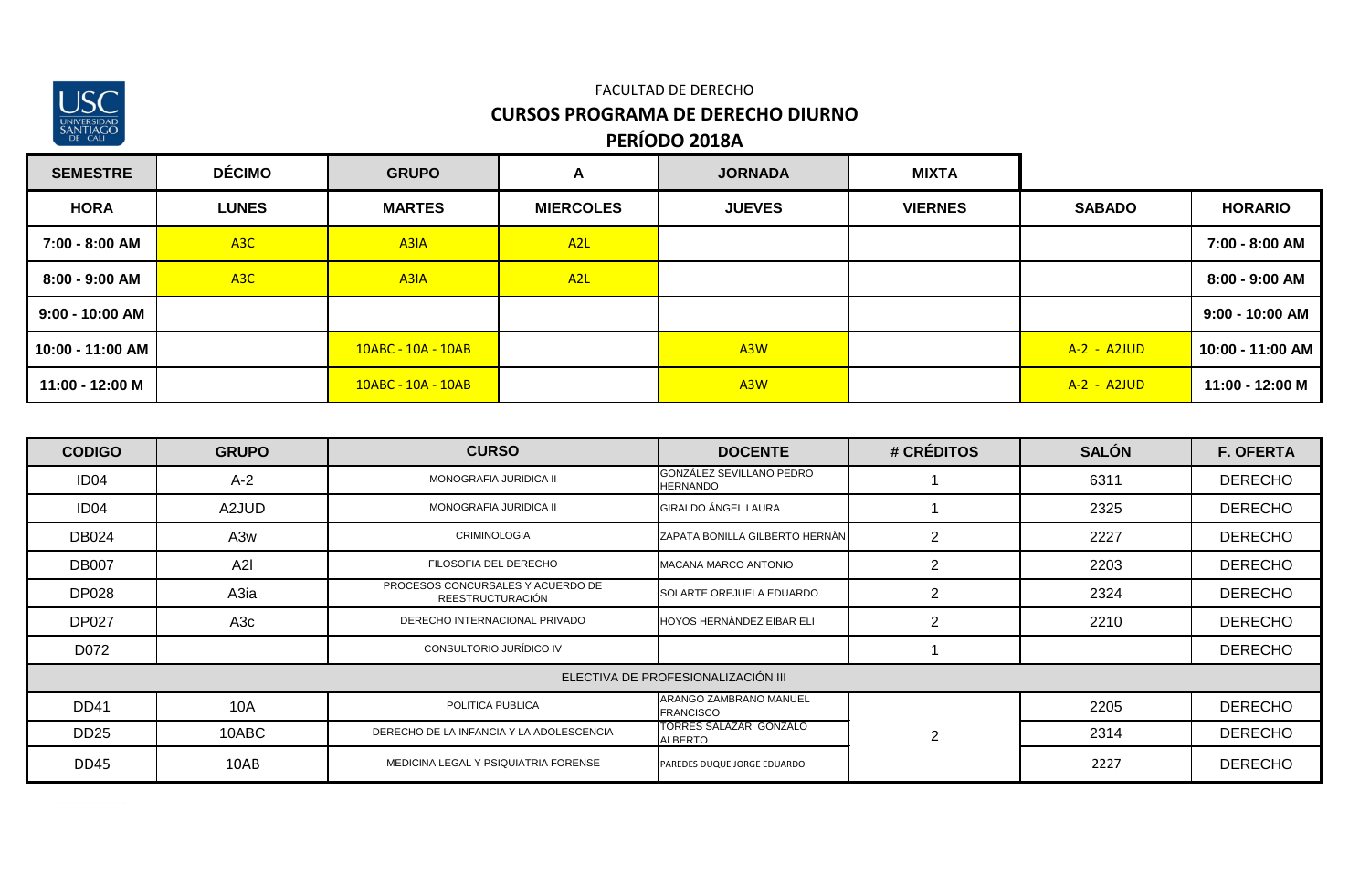

## **PERÍODO 2018A** FACULTAD DE DERECHO **CURSOS PROGRAMA DE DERECHO DIURNO**

| <b>SEMESTRE</b>  | <b>DÉCIMO</b>      | <b>GRUPO</b>                                          | В                | <b>JORNADA</b>                              | <b>MIXTA</b>   |               |                   |
|------------------|--------------------|-------------------------------------------------------|------------------|---------------------------------------------|----------------|---------------|-------------------|
| <b>HORA</b>      | <b>LUNES</b>       | <b>MARTES</b>                                         | <b>MIERCOLES</b> | <b>JUEVES</b>                               | <b>VIERNES</b> | <b>SABADO</b> | <b>HORARIO</b>    |
| 7:00 - 8:00 AM   |                    | B <sub>3</sub> W                                      | <b>B3IA</b>      |                                             | $B-2$          |               | 7:00 - 8:00 AM    |
| 8:00 - 9:00 AM   |                    | B <sub>3</sub> W                                      | <b>B3IA</b>      |                                             | $B-2$          |               | 8:00 - 9:00 AM    |
| 9:00 - 10:00 AM  |                    |                                                       |                  |                                             |                |               | $9:00 - 10:00$ AM |
| 10:00 - 11:00 AM | <b>B2L</b>         | 10ABC - 10A - 10AB                                    |                  | B <sub>3</sub> C                            |                |               | 10:00 - 11:00 AM  |
| 11:00 - 12:00 M  | <b>B2L</b>         | 10ABC - 10A - 10AB                                    |                  | B <sub>3C</sub>                             |                |               | 11:00 - 12:00 M   |
| 6:30 - 7:30 PM   |                    |                                                       |                  | A <sub>2JUD</sub>                           |                |               |                   |
| 7:30 - 8:30 PM   |                    |                                                       |                  | A <sub>2JUD</sub>                           |                |               |                   |
| <b>CODIGO</b>    | <b>GRUPO</b>       | <b>CURSO</b>                                          |                  | <b>DOCENTE</b>                              | # CRÉDITOS     | <b>SALÓN</b>  | <b>F. OFERTA</b>  |
| ID <sub>04</sub> | $B-2$              | MONOGRAFIA JURIDICA II                                |                  | JARAMILLO GARCÍA GUSTAVO<br><b>ADOLFO</b>   | $\mathbf{1}$   | 2311          | <b>DERECHO</b>    |
| ID <sub>04</sub> | B <sub>2</sub> JUD | MONOGRAFIA JURIDICA II                                |                  | JARAMILLO GARCÍA GUSTAVO<br><b>ADOLFO</b>   | $\mathbf{1}$   | 2112          | <b>DERECHO</b>    |
| <b>DB024</b>     | B <sub>3w</sub>    | <b>CRIMINOLOGIA</b>                                   |                  | MACANA MARCO ANTONIO                        | 2              | 6217          | <b>DERECHO</b>    |
| <b>DB007</b>     | <b>B2I</b>         | FILOSOFIA DEL DERECHO                                 |                  | MACANA MARCO ANTONIO                        | $\overline{2}$ | 2223          | <b>DERECHO</b>    |
| <b>DP028</b>     | B <sub>3ia</sub>   | PROCESOS CONCURSALES Y ACUERDO DE<br>REESTRUCTURACIÓN |                  | CASTAÑO RODRIGUEZ GERMÀN DE<br><b>JESUS</b> | $\overline{2}$ | 2225          | <b>DERECHO</b>    |
| <b>DP027</b>     | B <sub>3</sub> c   | DERECHO INTERNACIONAL PRIVADO                         |                  | HOYOS HERNÀNDEZ EIBAR ELI                   | $\overline{2}$ | 2210          | <b>DERECHO</b>    |
| D072             |                    | CONSULTORIO JURÍDICO IV                               |                  |                                             | $\mathbf{1}$   |               | <b>DERECHO</b>    |
|                  |                    |                                                       |                  | ELECTIVA DE PROFESIONALIZACIÓN III          |                |               |                   |
| <b>DD41</b>      | 10A                |                                                       | POLITICA PUBLICA |                                             |                | 2205          | <b>DERECHO</b>    |
| <b>DD25</b>      | 10ABC              | DERECHO DE LA INFANCIA Y LA ADOLESCENCIA              |                  | TORRES SALAZAR GONZALO<br><b>ALBERTO</b>    | $\overline{2}$ | 2314          | <b>DERECHO</b>    |
| <b>DD45</b>      | 10AB               | MEDICINA LEGAL Y PSIQUIATRIA FORENSE                  |                  | PAREDES DUQUE JORGE EDUARDO                 |                | 2227          | <b>DERECHO</b>    |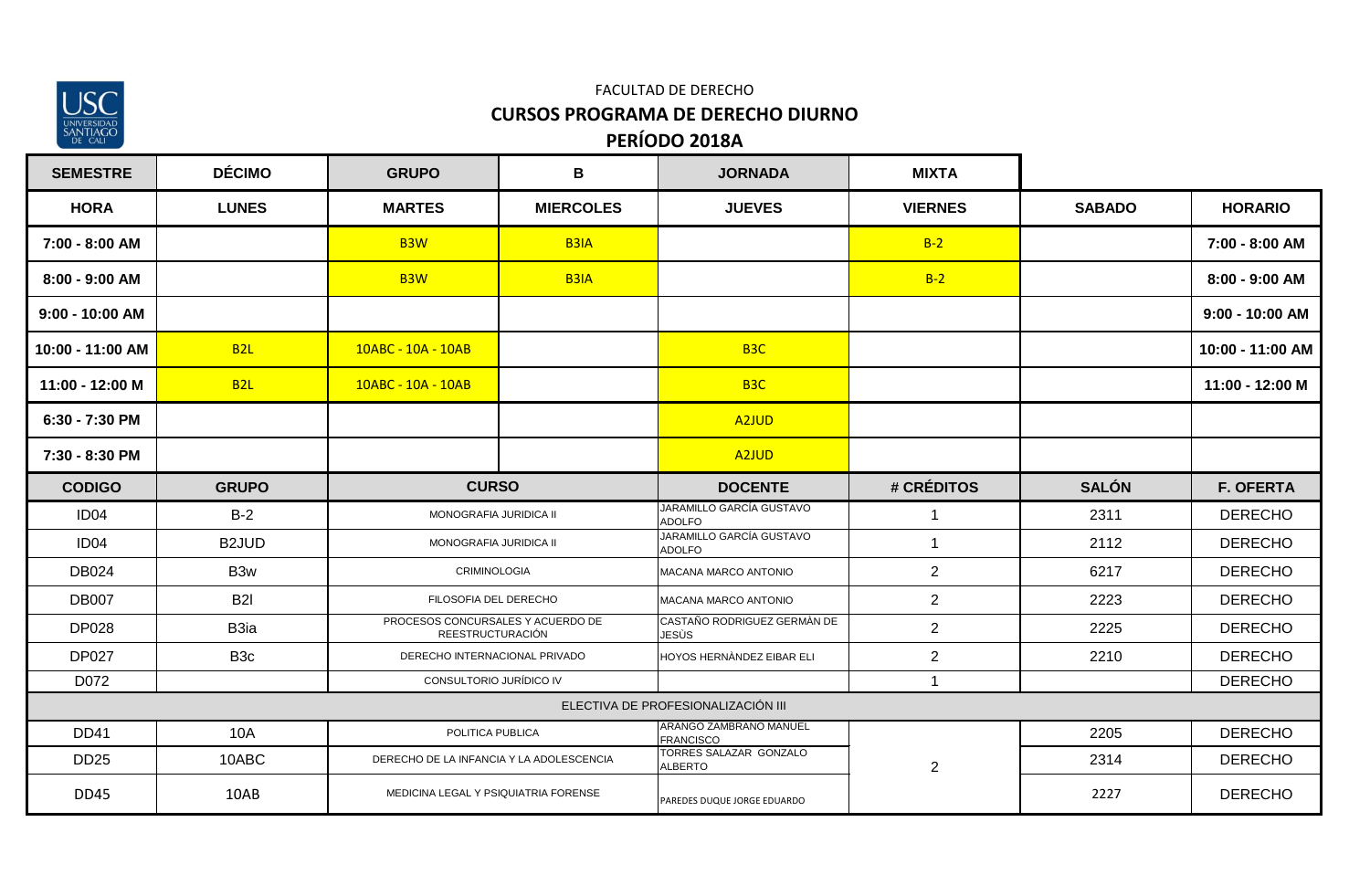

| <b>SEMESTRE</b> | <b>DÉCIMO</b>    | <b>GRUPO</b>     | D                    | <b>JORNADA</b>    | <b>MIXTA</b>   |               |                   |
|-----------------|------------------|------------------|----------------------|-------------------|----------------|---------------|-------------------|
| <b>HORA</b>     | <b>LUNES</b>     | <b>MARTES</b>    | <b>MIERCOLES</b>     | <b>JUEVES</b>     | <b>VIERNES</b> | <b>SABADO</b> | <b>HORARIO</b>    |
| 7:00 - 8:00 AM  | $D-2$            |                  |                      |                   |                | D3C           | 7:00 - 8:00 AM    |
| 8:00 - 9:00 AM  | $D-2$            |                  |                      |                   |                | D3C           | $8:00 - 9:00$ AM  |
|                 |                  |                  |                      |                   |                |               | $9:00 - 10:00$ AM |
| 6:30 - 7:30 PM  | D <sub>2</sub> L | D <sub>3</sub> W | $10DE - 10D - 10DE1$ | D <sub>3</sub> IA |                |               | 10:00 - 11:00 AM  |
| 7:30 - 8:30 PM  | D2L              | D <sub>3</sub> W | $10DE - 10D - 10DE1$ | D <sub>3</sub> IA |                |               | 11:00 - 12:00 M   |
| 8:30 - 9:30 PM  |                  |                  |                      |                   |                |               | 12:00 - 1:00 PM   |

| <b>CODIGO</b>    | <b>GRUPO</b>     | <b>CURSO</b>                                          | <b>DOCENTE</b>                             | # CRÉDITOS     | <b>SALÓN</b> | <b>F. OFERTA</b> |
|------------------|------------------|-------------------------------------------------------|--------------------------------------------|----------------|--------------|------------------|
| ID <sub>04</sub> | $D-2$            | MONOGRAFIA JURIDICA II                                | ÁLAVERZ VIERA PEDRO                        |                | 2324         | <b>DERECHO</b>   |
| <b>DB024</b>     | D <sub>3w</sub>  | <b>CRIMINOLOGIA</b>                                   | <b>VALENCIA GRANADA OMAR</b>               | 2              | 6215         | <b>DERECHO</b>   |
| <b>DB007</b>     | D <sub>2</sub>   | FILOSOFIA DEL DERECHO                                 | JARAMILLO ROJAS JUAN CARLOS                | $\overline{2}$ | 2314         | <b>DERECHO</b>   |
| <b>DP028</b>     | D3ia             | PROCESOS CONCURSALES Y ACUERDO DE<br>REESTRUCTURACIÓN | CAMPOS G`MEZ EDGAR HUMBERTO                | $\overline{2}$ | 2211         | <b>DERECHO</b>   |
| <b>DP027</b>     | D <sub>3</sub> c | DERECHO INTERNACIONAL PRIVADO                         | HOYOS HERNÀNDEZ EIBAR ELI                  | $\overline{2}$ | 2212         | <b>DERECHO</b>   |
| D072             |                  | CONSULTORIO JURÍDICO IV                               |                                            |                |              | <b>DERECHO</b>   |
|                  |                  |                                                       | ELECTIVA DE PROFESIONALIZACIÓN III         |                |              |                  |
| <b>DD41</b>      | 10D              | POLITICA PUBLICA                                      | ARANGO ZAMBRANO MANUEL<br><b>FRANCISCO</b> |                | 2209         | <b>DERECHO</b>   |
| <b>DD25</b>      | 10DE             | DERECHO DE LA INFANCIA Y LA ADOLESCENCIA              | ATEHORTÚA HERRERA JUAN PABLO               | 2              | 2211         | <b>DERECHO</b>   |
| <b>DD45</b>      | 10DE1            | MEDICINA LEGAL Y PSIQUIATRIA FORENSE                  | PAREDES DUQUE JORGE EDUARDO                |                | 6301         | <b>DERECHO</b>   |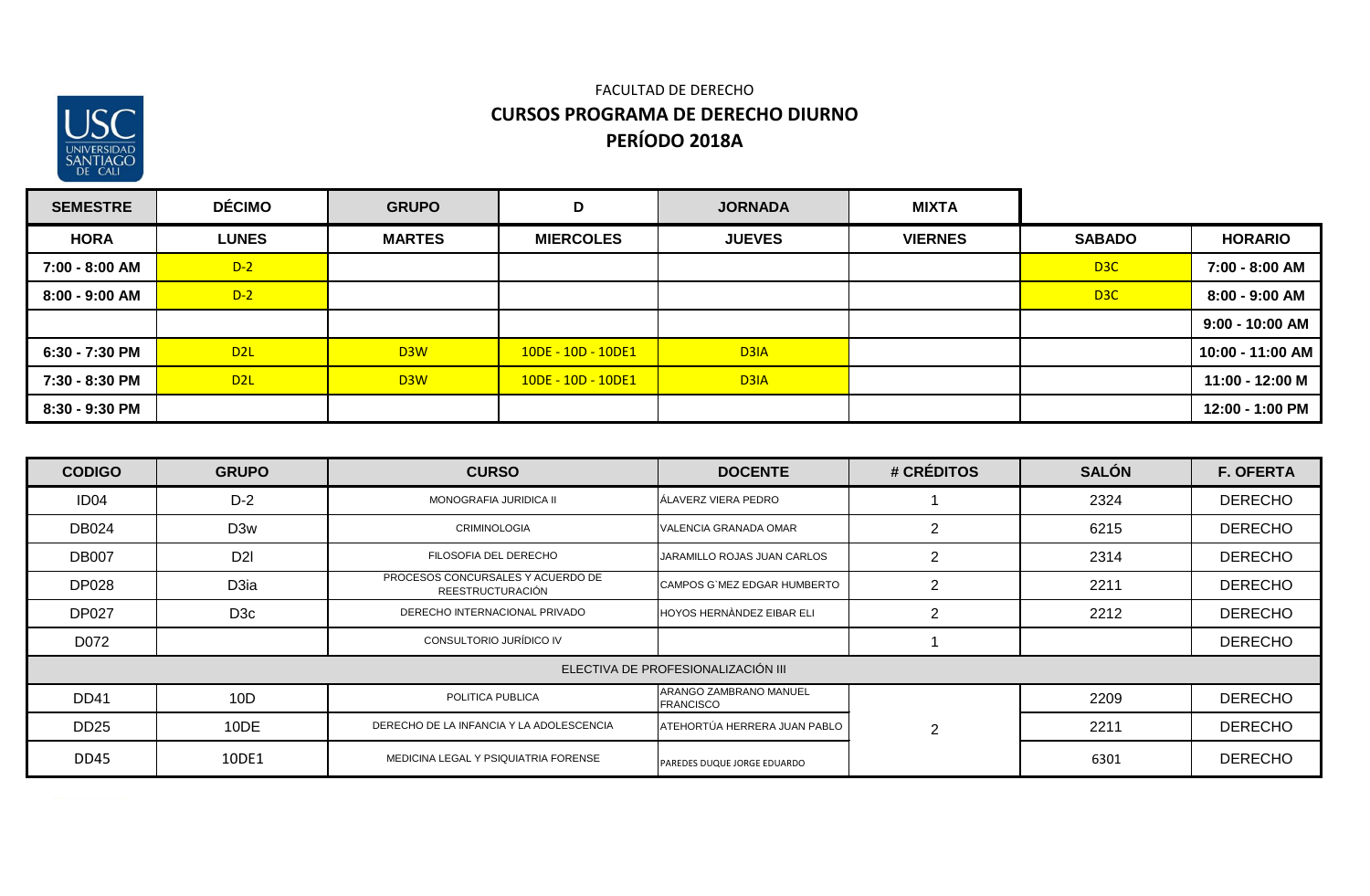

| <b>SEMESTRE</b>  | <b>DÉCIMO</b>    | <b>GRUPO</b>     | Е                    | <b>JORNADA</b> | <b>MIXTA</b>    |               |                   |
|------------------|------------------|------------------|----------------------|----------------|-----------------|---------------|-------------------|
| <b>HORA</b>      | <b>LUNES</b>     | <b>MARTES</b>    | <b>MIERCOLES</b>     | <b>JUEVES</b>  | <b>VIERNES</b>  | <b>SABADO</b> | <b>HORARIO</b>    |
| 10:00 - 11:00 AM |                  | $E-2$            |                      |                |                 |               | 7:00 - 8:00 AM    |
| 11:00 - 12:00 AM |                  | $E-2$            |                      |                |                 |               | 8:00 - 9:00 AM    |
|                  |                  |                  |                      |                |                 |               | $9:00 - 10:00$ AM |
| 6:30 - 7:30 PM   | E3W              | E <sub>3</sub> C | $10DE - 10D - 10DE1$ | E3IA           | E <sub>2L</sub> |               | 10:00 - 11:00 AM  |
| 7:30 - 8:30 PM   | E <sub>3</sub> W | E <sub>3</sub> C | 10DE - 10D - 10DE1   | E3IA           | E <sub>2L</sub> |               | 11:00 - 12:00 M   |
| 8:30 - 9:30 PM   |                  |                  |                      |                |                 |               | 12:00 - 1:00 PM   |
|                  |                  |                  |                      |                |                 |               |                   |

| <b>CODIGO</b>    | <b>GRUPO</b>    | <b>CURSO</b>                                                 | <b>DOCENTE</b>                             | # CRÉDITOS     | <b>SALÓN</b> | <b>F. OFERTA</b> |
|------------------|-----------------|--------------------------------------------------------------|--------------------------------------------|----------------|--------------|------------------|
| ID <sub>04</sub> | $E-2$           | MONOGRAFIA JURIDICA II                                       | MACANA MARCO ANTONIO                       |                | 2323         | <b>DERECHO</b>   |
| <b>DB024</b>     | E <sub>3w</sub> | <b>CRIMINOLOGIA</b>                                          | VALENCIA GRANADA OMAR                      | $\overline{2}$ | 6309         | <b>DERECHO</b>   |
| <b>DB007</b>     | E <sub>2</sub>  | FILOSOFIA DEL DERECHO                                        | ÁLVAREZ VIERA PEDRO                        | $\overline{2}$ | 2207         | <b>DERECHO</b>   |
| <b>DP028</b>     | E3ia            | PROCESOS CONCURSALES Y ACUERDO DE<br><b>REESTRUCTURACIÓN</b> | CASTAÑO RODRIGUEZ GERMÀN DE<br>JESÚS       | $\overline{2}$ | 2224         | <b>DERECHO</b>   |
| <b>DP027</b>     | E <sub>3c</sub> | DERECHO INTERNACIONAL PRIVADO                                | NÚÑEZ MONTES JOSÈ RODRIGO                  | $\overline{2}$ | 2209         | <b>DERECHO</b>   |
| D072             |                 | CONSULTORIO JURÍDICO IV                                      |                                            |                |              | <b>DERECHO</b>   |
|                  |                 |                                                              | ELECTIVA DE PROFESIONALIZACIÓN III         |                |              |                  |
| <b>DD41</b>      | 10D             | POLITICA PUBLICA                                             | ARANGO ZAMBRANO MANUEL<br><b>FRANCISCO</b> |                | 2209         | <b>DERECHO</b>   |
| <b>DD25</b>      | 10DE            | DERECHO DE LA INFANCIA Y LA ADOLESCENCIA                     | ATEHORTÚA HERRERA JUAN PABLO               | 2              | 2211         | <b>DERECHO</b>   |
| <b>DD45</b>      | 10DE1           | MEDICINA LEGAL Y PSIQUIATRIA FORENSE                         | PAREDES DUQUE JORGE EDUARDO                |                | 6301         | <b>DERECHO</b>   |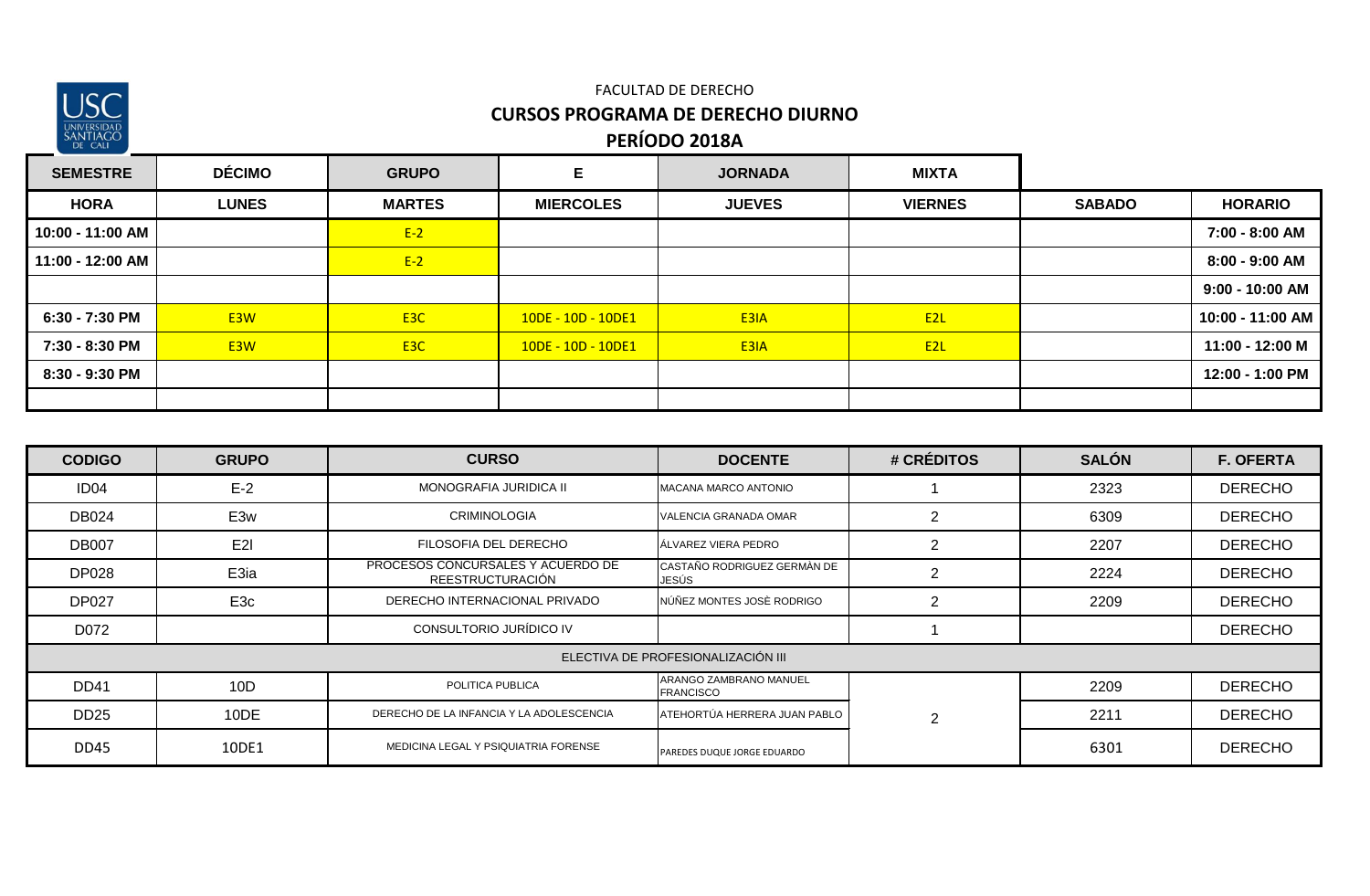

| <b>SEMESTRE</b> | <b>DÉCIMO</b> | <b>GRUPO</b>     |                  | <b>JORNADA</b> | <b>MIXTA</b>   |                  |                   |
|-----------------|---------------|------------------|------------------|----------------|----------------|------------------|-------------------|
| <b>HORA</b>     | <b>LUNES</b>  | <b>MARTES</b>    | <b>MIERCOLES</b> | <b>JUEVES</b>  | <b>VIERNES</b> | <b>SABADO</b>    | <b>HORARIO</b>    |
| 6:30 - 7:30 PM  | F3IA          | F <sub>3</sub> C | 10DE             |                | $F-2$          | F <sub>3</sub> W | 7:00 - 8:00 AM    |
| 7:30 - 8:30 PM  | F3IA          | F <sub>3</sub> C | 10DE             |                | $F-2$          | F <sub>3</sub> W | 8:00 - 9:00 AM    |
| 8:30 - 9:30 PM  |               |                  |                  |                |                |                  | $9:00 - 10:00$ AM |
|                 |               |                  |                  |                |                |                  | 10:00 - 11:00 AM  |
|                 |               |                  |                  |                |                |                  | 11:00 - 12:00 M   |
|                 |               |                  |                  |                |                |                  | 12:00 - 1:00 PM   |

| <b>CODIGO</b>    | <b>GRUPO</b>    | <b>CURSO</b>                                                 | <b>DOCENTE</b>                             | # CRÉDITOS     | <b>SALÓN</b> | <b>F. OFERTA</b> |
|------------------|-----------------|--------------------------------------------------------------|--------------------------------------------|----------------|--------------|------------------|
| ID <sub>04</sub> | $F-2$           | MONOGRAFIA JURIDICA II                                       | <b>MORENO VIAFARA FERNEY</b>               |                | 1408         | <b>DERECHO</b>   |
| <b>DB024</b>     | F3w             | <b>CRIMINOLOGIA</b>                                          | <b>ZAPATA BONILLA GILERTO HERNÀN</b>       |                | 6326         | <b>DERECHO</b>   |
| <b>DP028</b>     | F3ia            | PROCESOS CONCURSALES Y ACUERDO DE<br><b>REESTRUCTURACIÓN</b> | SOLARTE OREJUELA EDUARDO                   | $\overline{2}$ | 6217         | <b>DERECHO</b>   |
| <b>DP027</b>     | F <sub>3c</sub> | DERECHO INTERNACIONAL PRIVADO                                | HOYOS HERNÁNDEZ EIBAR ELI                  | 2              | 2311         | <b>DERECHO</b>   |
| D072             |                 | CONSULTORIO JURÍDICO IV                                      |                                            |                |              | <b>DERECHO</b>   |
|                  |                 |                                                              | ELECTIVA DE PROFUNDIZACIÓN II              |                |              |                  |
| <b>DD41</b>      | 10D             | POLITICA PUBLICA                                             | ARANGO ZAMBRANO MANUEL<br><b>FRANCISCO</b> |                | 2209         | <b>DERECHO</b>   |
| <b>DD25</b>      | 10DE            | DERECHO DE LA INFANCIA Y LA ADOLESCENCIA                     | ATEHORTÚA HERRERA JUAN PABLO               | 2              | 2211         | <b>DERECHO</b>   |
| <b>DD45</b>      | 10DE1           | MEDICINA LEGAL Y PSIQUIATRIA FORENSE                         | PAREDES DUQUE JORGE EDUARDO                |                | 6301         | <b>DERECHO</b>   |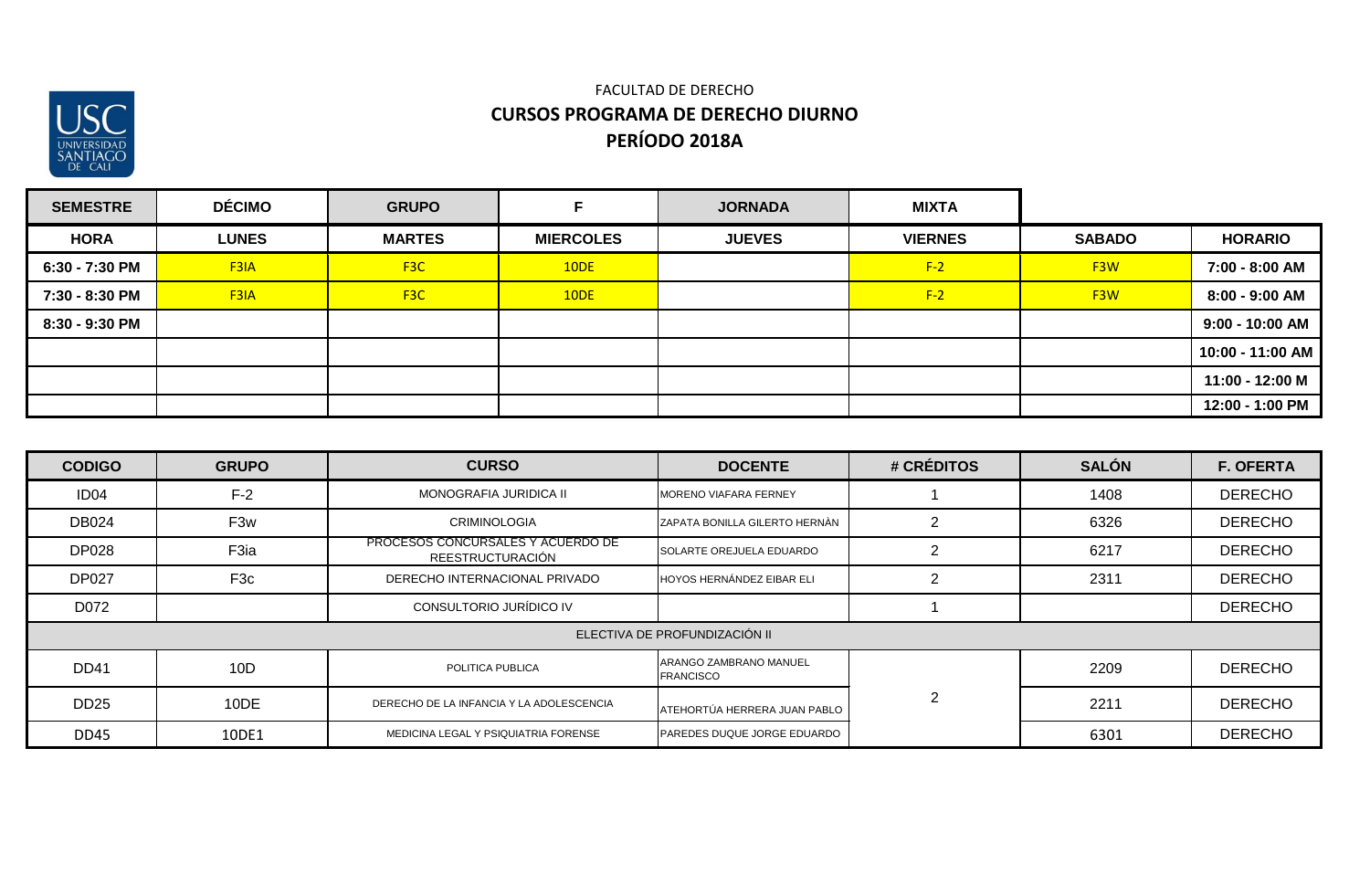

| <b>SEMESTRE</b>  | <b>DÉCIMO</b> | <b>GRUPO</b>  | G                | <b>JORNADA</b> | <b>MIXTA</b>   |               |                   |
|------------------|---------------|---------------|------------------|----------------|----------------|---------------|-------------------|
| <b>HORA</b>      | <b>LUNES</b>  | <b>MARTES</b> | <b>MIERCOLES</b> | <b>JUEVES</b>  | <b>VIERNES</b> | <b>SABADO</b> | <b>HORARIO</b>    |
| 10:00 - 11:00 AM |               |               | $G-2$            |                |                |               | 7:00 - 8:00 AM    |
| 11:00 - 12:00 AM |               |               | $G-2$            |                |                |               | 8:00 - 9:00 AM    |
|                  |               |               |                  |                |                |               | $9:00 - 10:00$ AM |
|                  |               |               |                  |                |                |               | 10:00 - 11:00 AM  |
|                  |               |               |                  |                |                |               | 11:00 - 12:00 M   |
|                  |               |               |                  |                |                |               | 12:00 - 1:00 PM   |

| <b>CODIGO</b>    | <b>GRUPO</b> | <b>CURSO</b>           | <b>DOCENTE</b>               | # CRÉDITOS | <b>SALÓN</b> | . OFERTA       |
|------------------|--------------|------------------------|------------------------------|------------|--------------|----------------|
| ID <sub>04</sub> | G-2          | MONOGRAFIA JURIDICA II | CARMONA BAYONA ERICA FLORINA |            | 2306         | <b>DERECHO</b> |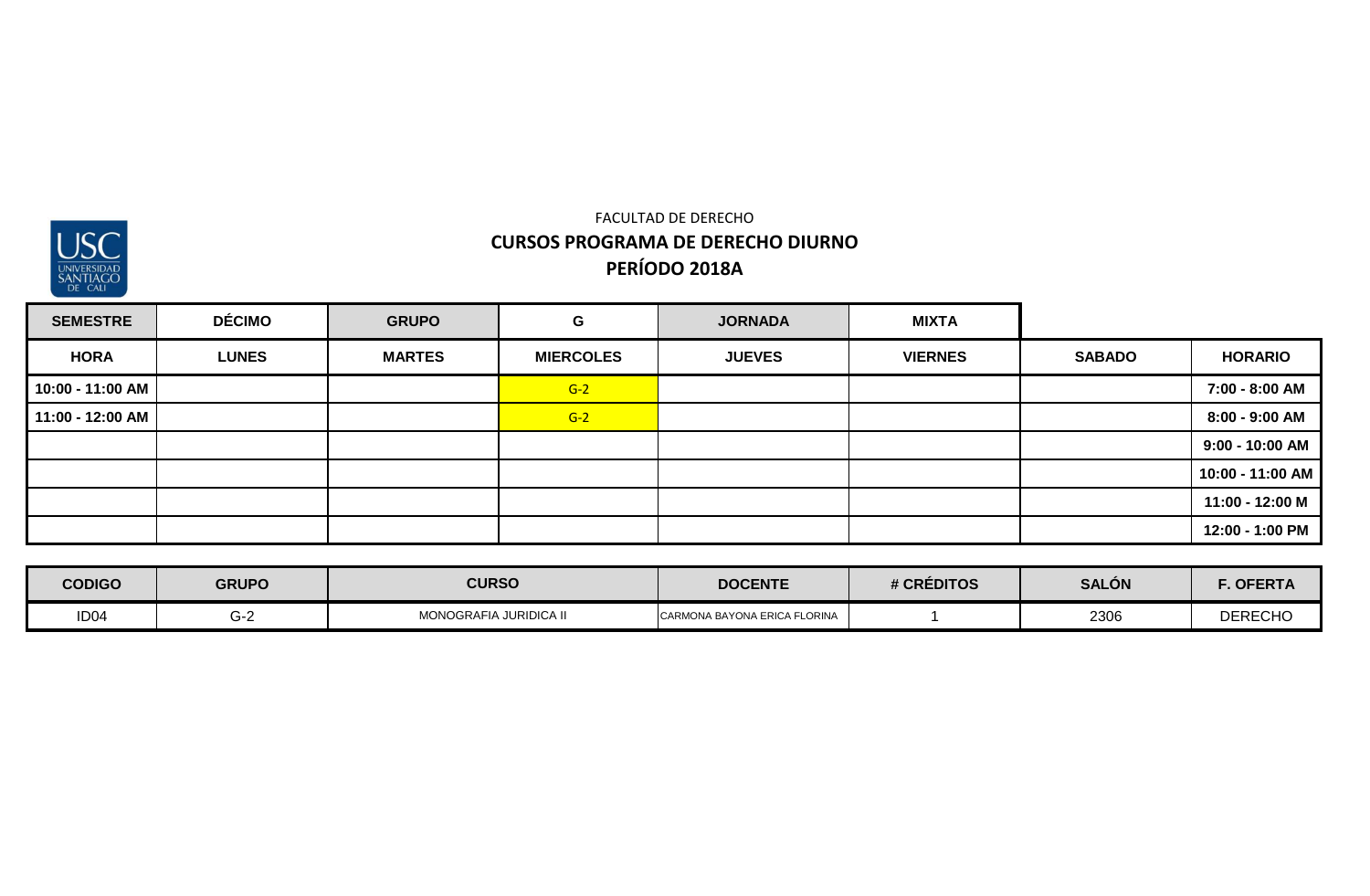

| <b>SEMESTRE</b> | <b>DÉCIMO</b> | <b>GRUPO</b>  | H                | <b>JORNADA</b> | <b>MIXTA</b>   |               |                  |
|-----------------|---------------|---------------|------------------|----------------|----------------|---------------|------------------|
| <b>HORA</b>     | <b>LUNES</b>  | <b>MARTES</b> | <b>MIERCOLES</b> | <b>JUEVES</b>  | <b>VIERNES</b> | <b>SABADO</b> | <b>HORARIO</b>   |
| 6:30 - 7:30 PM  | $H-2$         |               |                  |                |                |               | 7:00 - 8:00 AM   |
| 7:30 - 8:30 PM  | $H-2$         |               |                  |                |                |               | 8:00 - 9:00 AM   |
|                 |               |               |                  |                |                |               | 9:00 - 10:00 AM  |
|                 |               |               |                  |                |                |               | 10:00 - 11:00 AM |
|                 |               |               |                  |                |                |               | 11:00 - 12:00 M  |
|                 |               |               |                  |                |                |               | 12:00 - 1:00 PM  |

| <b>CODIGO</b>    | <b>GRUPO</b> | <b>CURSO</b>           | <b>DOCENTE</b>                   | # CREDITOS | <b>SALÓN</b> | ∴ OFERTA       |
|------------------|--------------|------------------------|----------------------------------|------------|--------------|----------------|
| ID <sub>04</sub> | H-2          | MONOGRAFIA JURIDICA II | <b>HOYOS HERNÁNDEZ EIBAR ELI</b> |            | 1419         | <b>DERECHO</b> |